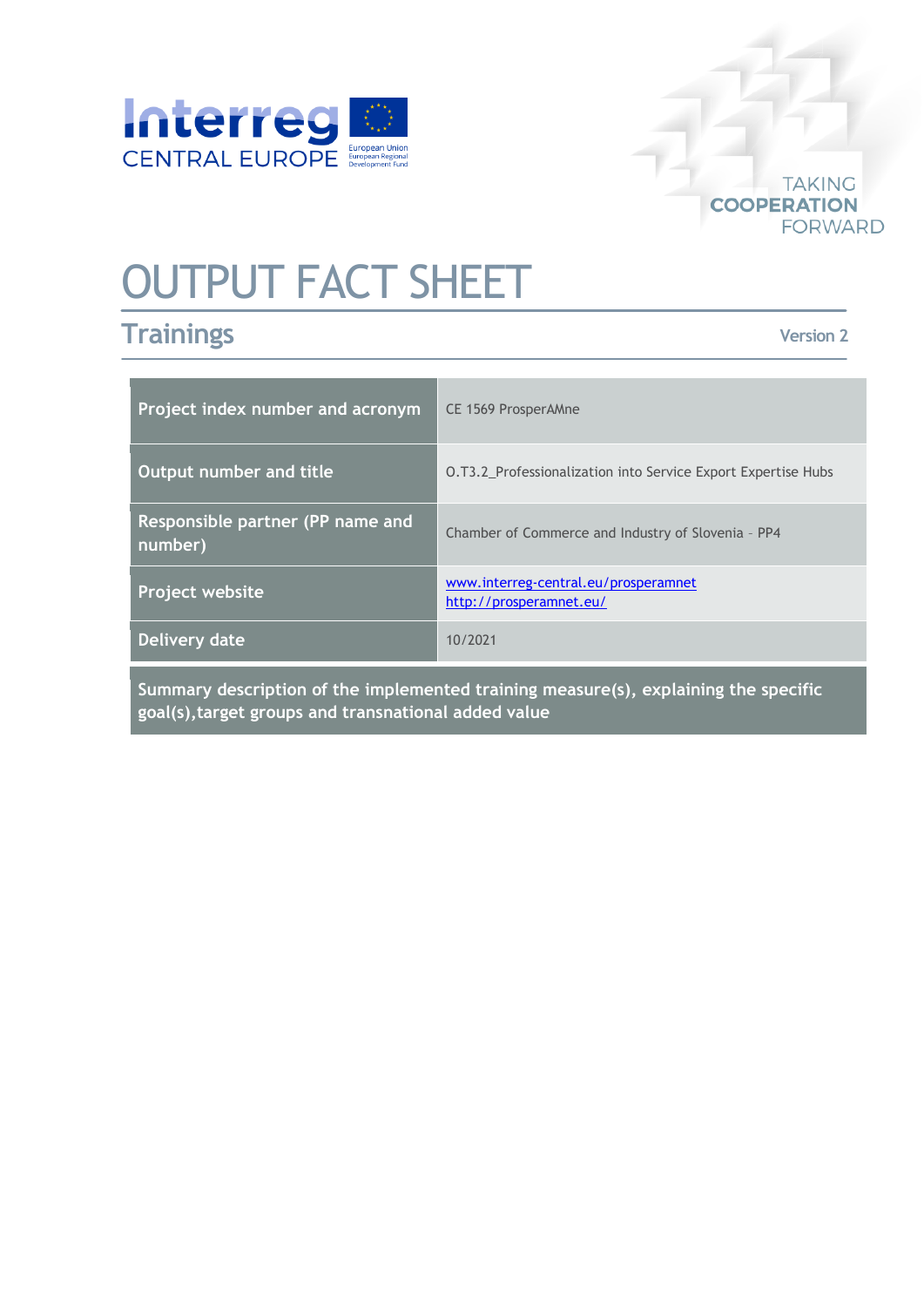

Within the ProsperAMnet project different tools that support advanced manufacturers (AMs) in different Central European (CE) countries regarding service performance and service export have been developed. Among these tools, The Service Export Radar was developed (online tool that supports AMs in their service export decisions). The main challenge that Professionalization into Service Export Expertise Hubs addressed was to train the BSOs in the project into service expertise hubs that would be able to support AMs in their service export decisions. The trainings were therefore meant to train the BSOs in the project on how to use radar and transfer domain knowledge about servitization in general.

The trainings for BSOs took part on February 9<sup>th</sup> and 10<sup>th</sup> and April 15<sup>th</sup> 2021. Both trainings were organized online and were divided in two parts. First part consisted of presentation on how the radar works, how it can be used (who the competitors are, what services can they offer), what is its practical relevance and what are the benefits for radar users. The second part consisted of demonstration. PPs learn how to use the tool and were also presented with radar user manual. After the trainings, the feedback of partner BSOs concerning usability and functionality of the tool was gathered and later implemented in the upgraded version(s). The third training took part on June  $10<sup>th</sup>$ . Besides the PPs also associated partners of the project participated. The training was similar to the first two (presentation + demonstration). After the trainings, the FAQ manual with all the important information was written and published on the [prosperamnet.eu/](http://prosperamnet.eu/) website. Besides that, the "How does the service Export Radar work" webinar was integrated into the website as well.

All trainings were conducted in English language, all PPs and associated partners participated (7 CE countries). After the trainings, round tables were organized where the PPs transferred their knowledge to AMs. Each BSO in the project also created their own [Expert Hub](https://www.prosperamnet.eu/experthub/) that links a team of consultants comprised of industry experts that can provide AMs their expertise in specific fields in a wide variety of service export competences.

#### **NUTS region(s) where training(s) have been conducted (relevant NUTS level)**

AT314 Steyr-Kirchdorf; AT312 Linz-Wels DE222 Passau, Kreisfreie Stadt; DED2C Bautzen HU211 Fejér; HU333 Csongrád SI021 Osrednjeslovenska CZ031 Jihočeský kraj ITH42 Udine SK010 Bratislavský kraj*.*

**Expected impact and benefits of the trainings for the concerned territories and target groups**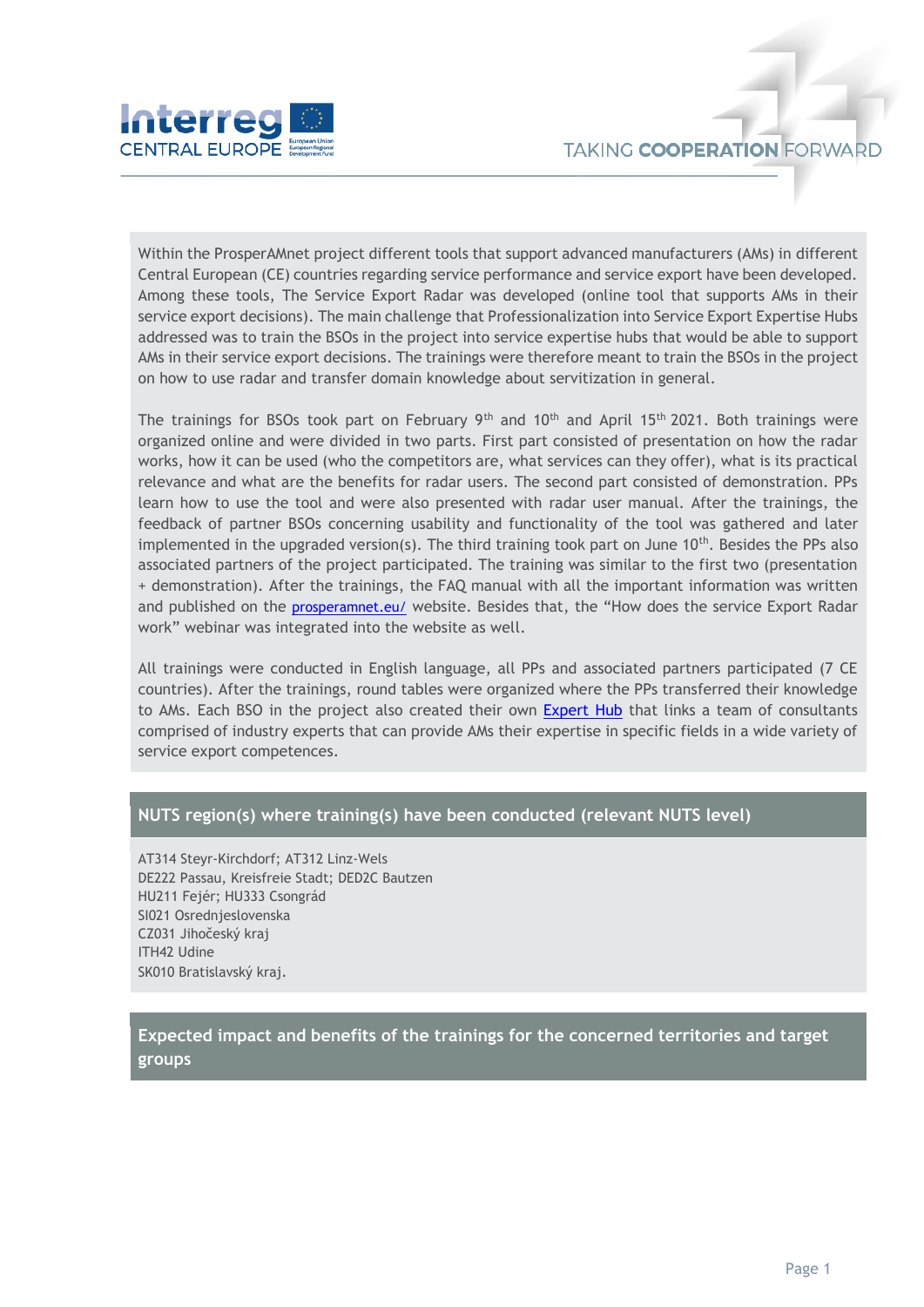



The trainings were meant to train the BSOs in the project on how to use radar and how to transfer domain knowledge about servitization in general. Each BSO in the project also created their own Expert Hub that links a team of consultants comprised of industry experts that can provide AMs their expertise in specific fields in a wide variety of service export competences. Besides AMs and BSOs also policy makers that collaborate with BSOs benefit from these trainings (BSOs give policy makers in their region advice and recommendations for strategic actions regarding service export and artificial intelligence that is gathered in Export Hubs). The trainings therefore contribute to institutional capacity building of each BSO involved in the project.

### **Sustainability of the training(s) and developed training material(s) and their transferability to other territories and stakeholders**

The tool is online available and therefore accessible for all companies. The most important sustainability factor is that the BSOs involved in the project have been trained on how to use and interpret the tools implemented in the platform. BSOs now act as service expert hubs in their regions, providing companies with expert knowledge on service performance and service export. Besides that, user manuals and webinars that can help new users learn how to use the tools are published online. The ProsperAMnet website will stay available online 5 years after the project end, which means that the tools (together with user manual + webinars) are going to stay available for use. BSOs as well are still going to offer their services as Expert Hubs and are going to develop and transfer their knowledge – using tools developed in ProsperAMner – further to different SMEs and AMs.

**References to relevant deliverables and web-links If applicable, pictures or images to be provided as annex**

This output is directly linked to:

- O.T2.1 Service Export Radar
- O.T2.2 Training of Annotation for the AI Program (as the basis for the AI development),
- D.T2.3.7 Summary of improvement possibilities
- D.T3.1.4 Expert Hub Linking Center
- D.T.3.2.2 Radar training
- D.T3.2.5 FAQ Manual

ANNEX:

1. The webinar "How does the service Export Radar work"

Link: Interreg CE 1569 ProsperAMnet - [How does the Service Export Radar work? -](https://www.youtube.com/watch?v=EeTxORJGY9Y) YouTube